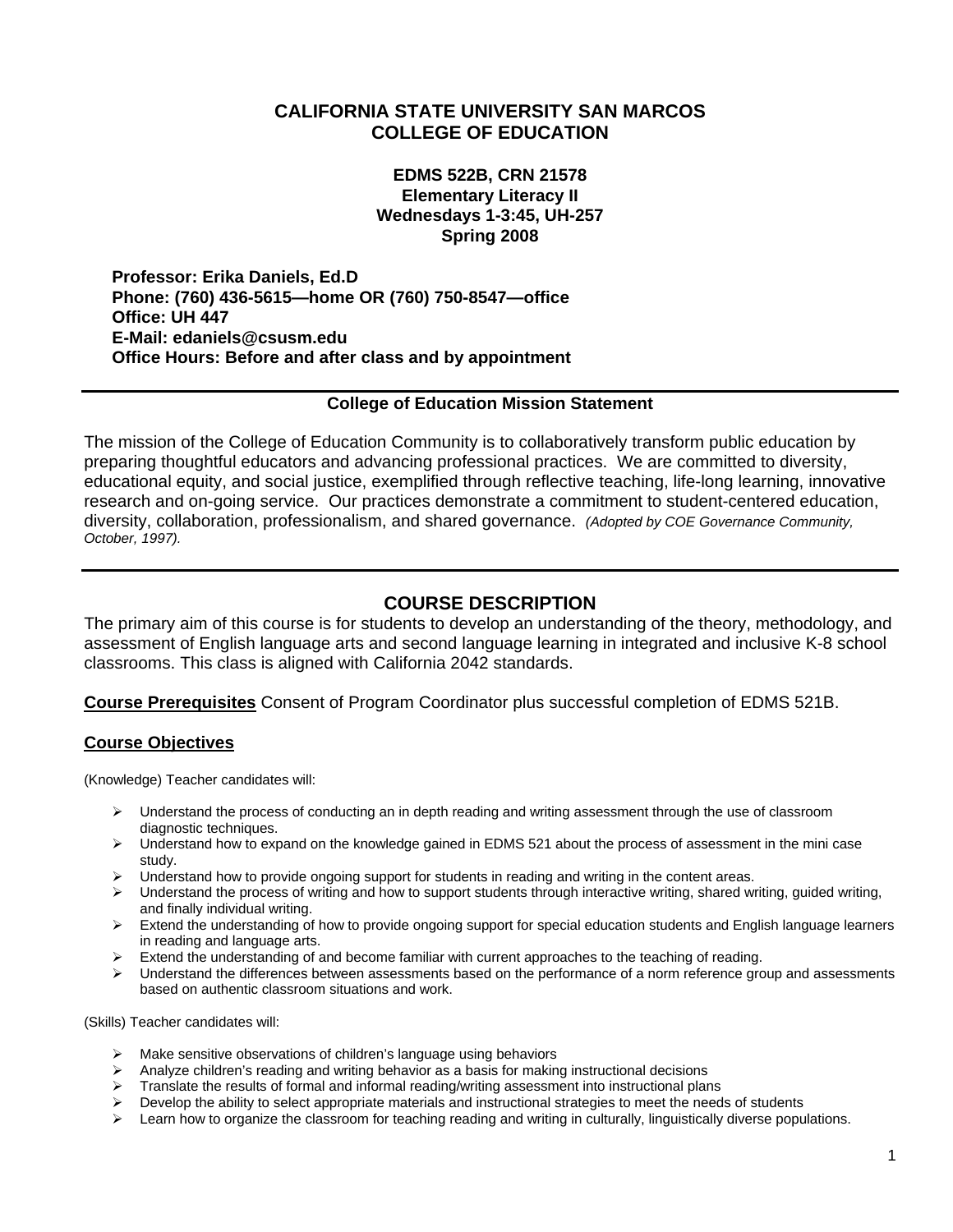(Attitudes and Values) Teacher candidates will:

- $\triangleright$  Develop an appreciation for the natural language abilities children possess for processing and producing print
- $\triangleright$  Develop an appreciation for the need and value of integrating reading/writing into all areas of the curriculum
- ¾ Affirm the importance of a rich environment for developing an effective language arts program
- ¾ Develop a sensitivity to and appreciation of culturally and linguistically diverse learners
- $\triangleright$  Develop a sensitivity to and appreciation of children with special learning needs
- $\triangleright$  Develop an appreciation for the importance of reading and writing for their own personal and professional growth
- $\triangleright$  Develop a respect for each student, his/her abilities and background and the student's right to instruction that meets his/her individual needs.

#### **Required Texts**

Culham, R. (200 ). *6 + 1 Traits of Writing.* Scholastic. (Either primary or upper grade level edition is fine.)

Tompkins, G. (2006). *Literacy for the 21st Century, 4th edition*. Prentice Hall

You will sign up for ONE of the following children/young adult books in class:

*Frindle* by Andrew Clements *A Step from Heaven* by An Na *Joey Pigza Swallowed the Key* by Jack Gantos *A Series of Unfortunate Events, Book One* by Lemony Snicket *The Field Guide (Spiderwick Chronicles #1)* by Tony DeTerlizzi *Bridge to Terabithia* by Katherine Paterson

*Optional:* Johns, J. (2000). *Basic Reading Inventory, 9th edition*.

We will discuss recommended books throughout the semester.

#### **Authorization to Teach English Learners**

This credential program has been specifically designed to prepare teachers for the diversity of languages often encountered in California public school classrooms. The authorization to teach English learners is met through the infusion of content and experiences within the credential program, as well as additional coursework. Students successfully completing this program receive a credential with authorization to teach English learners.

*(Approved by CCTC in SB 2042 Program Standards, August 02)*

#### **College of Education Attendance Policy**

Due to the dynamic and interactive nature of courses in the College of Education, all students are expected to attend all classes and participate actively. At a minimum, students must attend more than 80% of class time, or s/he may not receive a passing grade for the course at the discretion of the instructor. Individual instructors may adopt more stringent attendance requirements. Should the student have extenuating circumstances, s/he should contact the instructor as soon as possible. *(Adopted by the COE Governance Community, December, 1997).*

*For this course, 2 absences will lower your grade by one full grade. Non-participation in a WebCT or independent session constitutes an absence as well as not attending a face-to-face class. Notification of an absence does not constitute an excuse.* 

#### **Students with Disabilities Requiring Reasonable Accommodations**

Students with disabilities who require reasonable accommodations must be approved for services by providing appropriate and recent documentation to the Office of Disable Student Services (DSS). This office is located in Craven Hall 5205, and can be contacted by phone at (760) 750-4905, or TTY (760) 750- 4909. Students authorized by DSS to receive reasonable accommodations should meet with their instructor during office hours or, in order to ensure confidentiality, in a more private setting.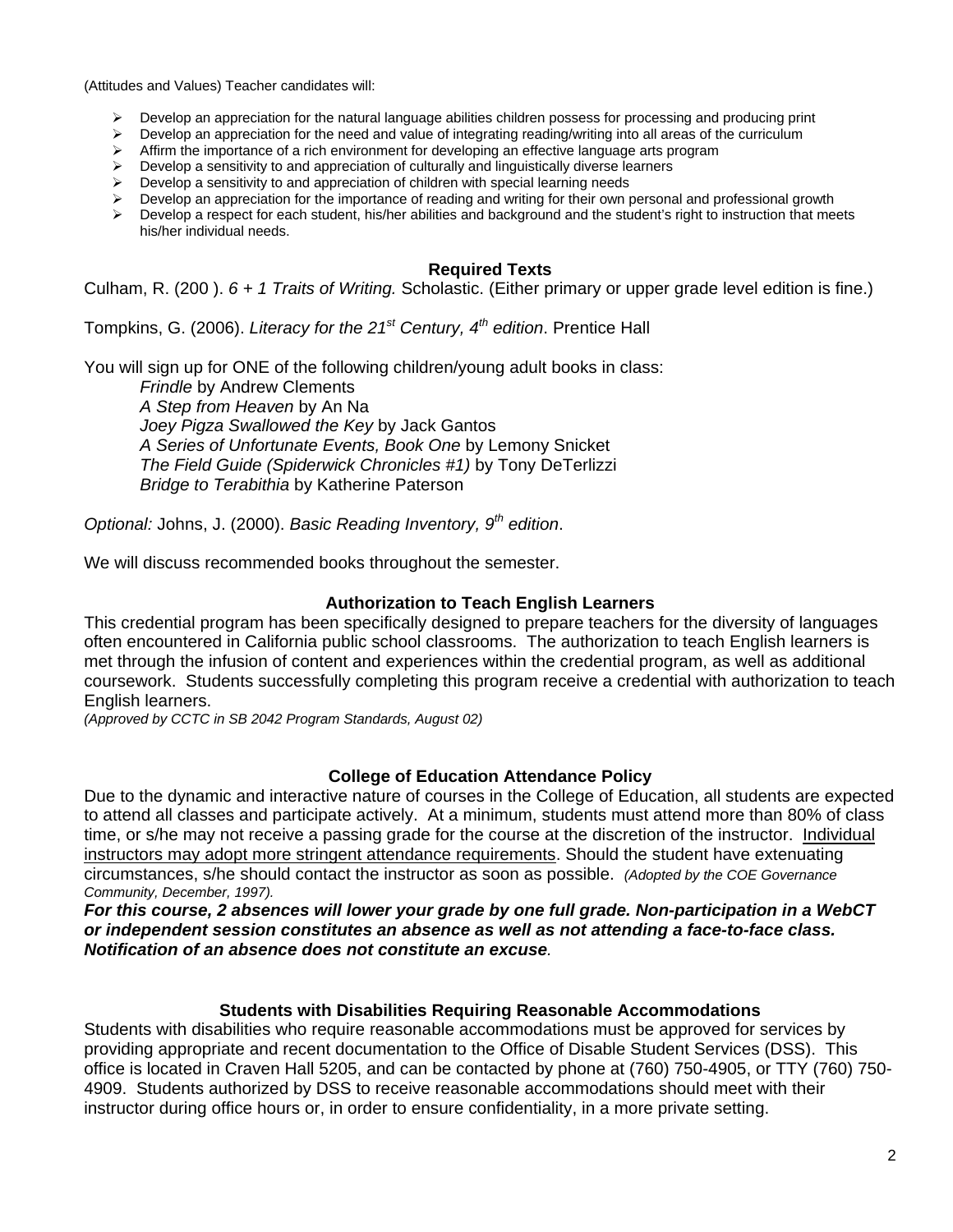### **Course Requirements**

Thoughtful Participation – 10 Reading Responses – 20 Case study – 35 Writing Strategy Lesson Plan – 25 AHA paper – 10

## **Reading Responses (20 points)**

For **each week** (not each chapter) of readings, you will write a response. You may respond in a variety of ways that reflect multiple manners of demonstrating knowledge. Possible formats such as found poems, KWL charts, graphic organizers, etc will be taught in class. You must connect course content to your classroom and observational experiences. This assignment is ongoing and begins with readings for the 2<sup>nd</sup> class session. Journals must be completed BEFORE each class session but will be turned in according to the schedule listed in the course agenda. Entries will be graded according to their comprehensiveness, insightful connections, and deep understanding of the issues.

## **Writing Strategy Lesson Plan (25 points)**

You will work with one other person to write a standards-based lesson plan that focuses on teaching writing to students at a grade level of your choice. You will learn how to write a lesson plan in your EDMS 512 class, and we will discuss how to teach writing in depth in this class. Your lesson plan should be based on one writing standard and demonstrate how you will TEACH, not assess, writing strategies. Use your learning from EDMS 511 and 512 when writing this lesson plan. Choose both a writing and a math standard to show how you would use writing in math as either a tool for learning or an assessment of learning. You will turn in the same lesson plan for your math methods course. Professor Chen, Professor Sharp, and I have been in close contact regarding this assignment.

*Questions to keep in mind when writing your lesson: What is the purpose of your lesson? How does it relate to real reading? Are your instructional activities closely connected to a CA content standard? Do your instructional activities take the needs of advanced, struggling, English-language and "regular" learners into account?* 

*Non-negotiables*: 1) Your lesson must demonstrate an understanding of the needs of "regular," advanced, struggling, second language, and reluctant learners. In other words, you must provide scaffolding for struggling and second language students as well as enrichment for advanced learners. 2) You must first identify the CA content standards, then identify which assessment(s) will allow the students to demonstrate mastery of those standards, and finally explain the instructional activities that will move the students toward mastery. All 3 elements must be closely aligned. 3) Use the lesson plan template that Professor Sharp taught you in 511 and 512.

## **Case study (35 points)**

See detailed instructions on the assignment page of WebCT.

## **AHA assignment (10 points)**

The most useful part of any course is when you make connections to the material being taught in a personal, meaningful way. You should be thinking about how you can use what we are learning in EDMS 522 and how it will affect your future practice. The purpose of this assignment is to help you be more aware of those "lightbulb" moments when you make connections between what you are learning and your personal experience. You will write a reflection on one of those moments. Write a paper where you identify what course concept or educational theory you connected with, describe how it validates what you have been thinking or have experienced, and identify what you have seen in your field observations that supports your AHA. It is due by the second to last class session but can be turned in at any time.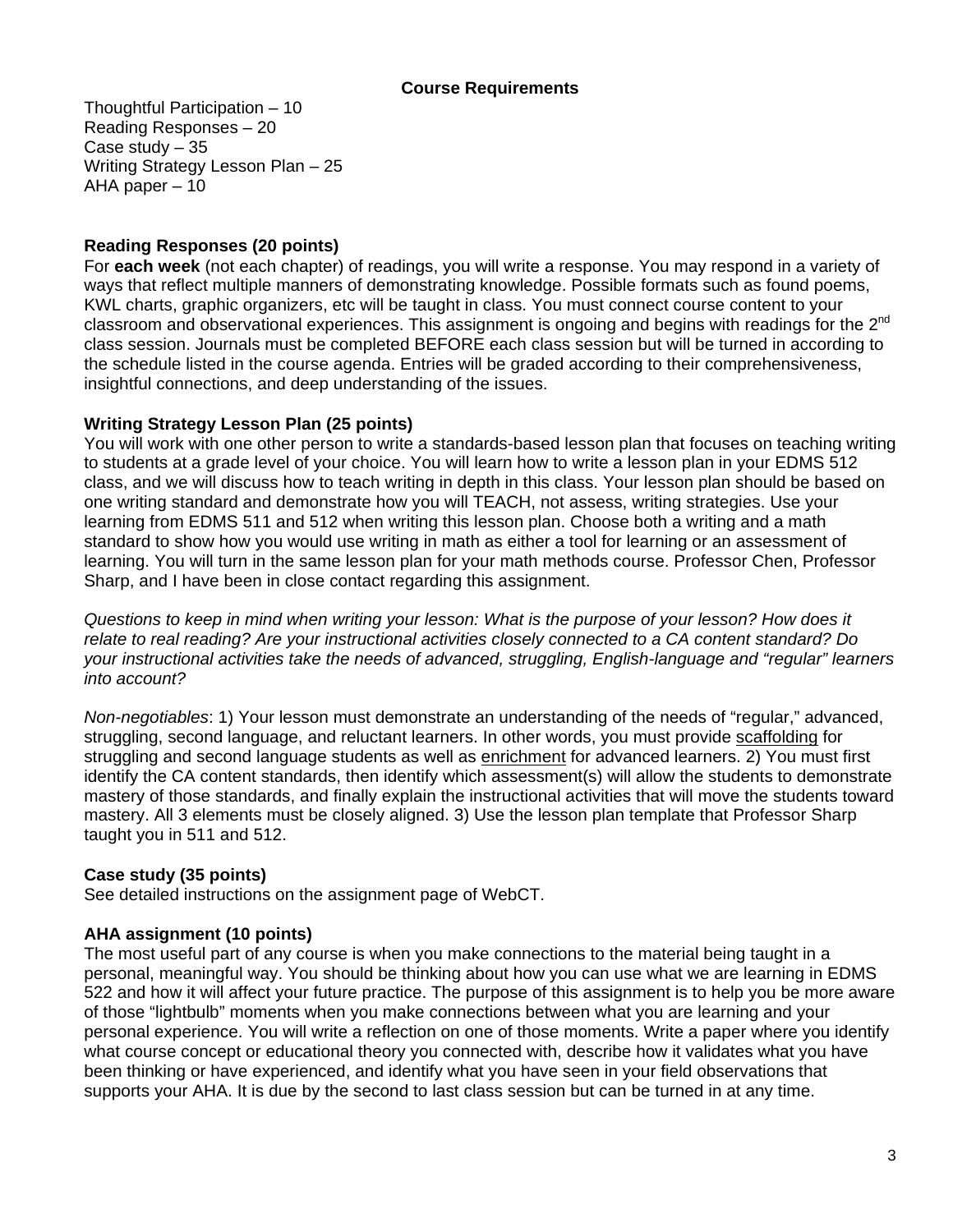## **Thoughtful participation (10 points)**

Being a teacher involves more than planning lessons and delivering instruction. You must be able to articulate the reasons behind your curricular decisions, to advocate for students, and to defend policies about which you feel strongly. Engaging in professional conversations with parents, administrators, other teachers, and the public is imperative for teachers today. To that end, I expect that each student will participate actively and thoughtfully in each class session.

#### **RECOMMENDED: RICA Resource Notebook**

**This is NOT part of your grade and will not be turned in unless you choose this for your choice assignment; however I highly recommend that you keep a RICA study guide. The major concepts tested on the RICA are covered in both 521 and 522. If you maintain a study guide, it will help you organize your notes when studying for the exam. This is NOT a course requirement; merely a suggestion. You can find detailed suggestions for creating a RICA notebook in the assignment section of WebCT.**

### **Grading Standards**

Grades will be assigned based upon the level of connectedness to the instructions specified in this syllabus. I expect that all final work is error-free in terms of grammar, spelling, and punctuation. Late work will only be considered on a case-by-case basis. Students must have extenuating circumstances and discuss them with the instructor well before the assignment is due. If permission to turn work in late is not explicitly granted by the professor, late work will not be accepted nor considered in the final grade.

## **All University Writing Requirement**

Every course at the university must have a writing requirement of at least 2500 words. This course meets that requirement through the lesson plan, reading reflections, case study, and AHA assignment.

## **CSUSM Academic Honesty Policy**

"Students will be expected to adhere to standards of academic honesty and integrity, as outlined in the Student Academic Honesty Policy. All written work and oral presentation assignments must be original work. All ideas/materials that are borrowed from other sources must have appropriate references to the original sources. Any quoted material should give credit to the source and be punctuated with quotation marks.

Students are responsible for honest completion of their work including examinations. There will be no tolerance for infractions. If you believe there has been an infraction by someone in the class, please bring it to the instructor's attention. The instructor reserves the right to discipline any student for academic dishonesty in accordance with the general rules and regulations of the university. Disciplinary action may include the lowering of grades and/or the assignment of a failing grade for an exam, assignment, or the class as a whole."

Incidents of Academic Dishonesty will be reported to the Dean of Students. Sanctions at the University level may include suspension or expulsion from the University.

## **Plagiarism:**

As an educator, it is expected that each student will do his/her own work, and contribute equally to group projects and processes. Plagiarism or cheating is unacceptable under any circumstances. If you are in doubt about whether your work is paraphrased or plagiarized see the Plagiarism Prevention for Students website http://library.csusm.edu/plagiarism/index.html. If there are questions about academic honesty, please consult the University catalog.

#### **Electronic Communication Protocol:**

Electronic correspondence is a part of your professional interactions. If you need to contact the instructor, e-mail is often the easiest way to do so. It is my intention to respond to all received e-mails in a timely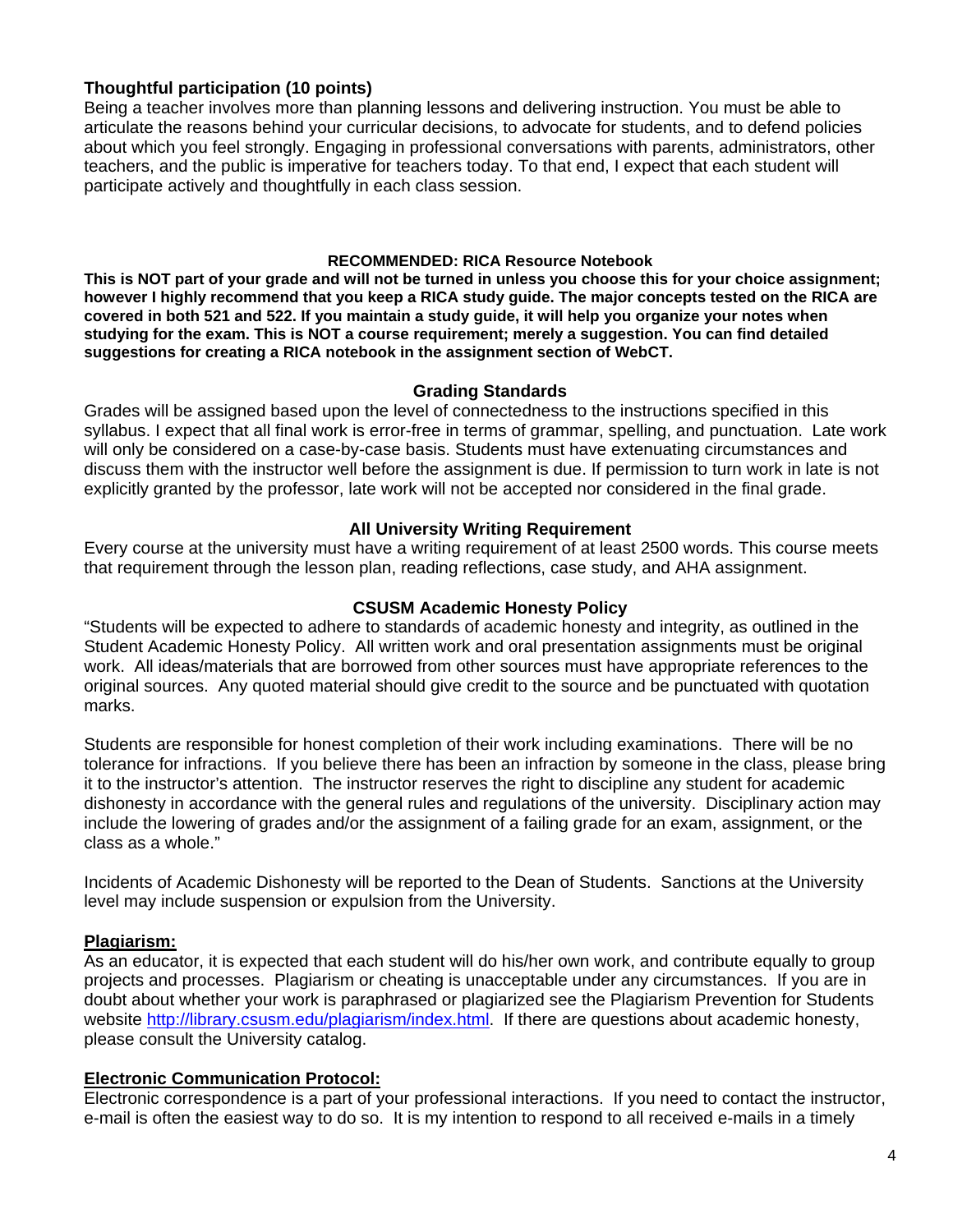manner. Please be reminded that e-mail and on-line discussions are a very specific form of communication, with their own nuances and etiquette. For instance, electronic messages sent in all upper case (or lower case) letters, major typos, or slang, often communicate more than the sender originally intended. With that said, please be mindful of all e-mail and on-line discussion messages you send to your colleagues, to faculty members in the College of Education, or to persons within the greater educational community. All electronic messages should be crafted with professionalism and care. Things to consider:

- Would I say in person what this electronic message specifically says?
- How could this message be misconstrued?
- Does this message represent my highest self?
- Am I sending this electronic message to avoid a face-to-face conversation?

In addition, if there is ever a concern with an electronic message sent to you, please talk with the author in person in order to correct any confusion.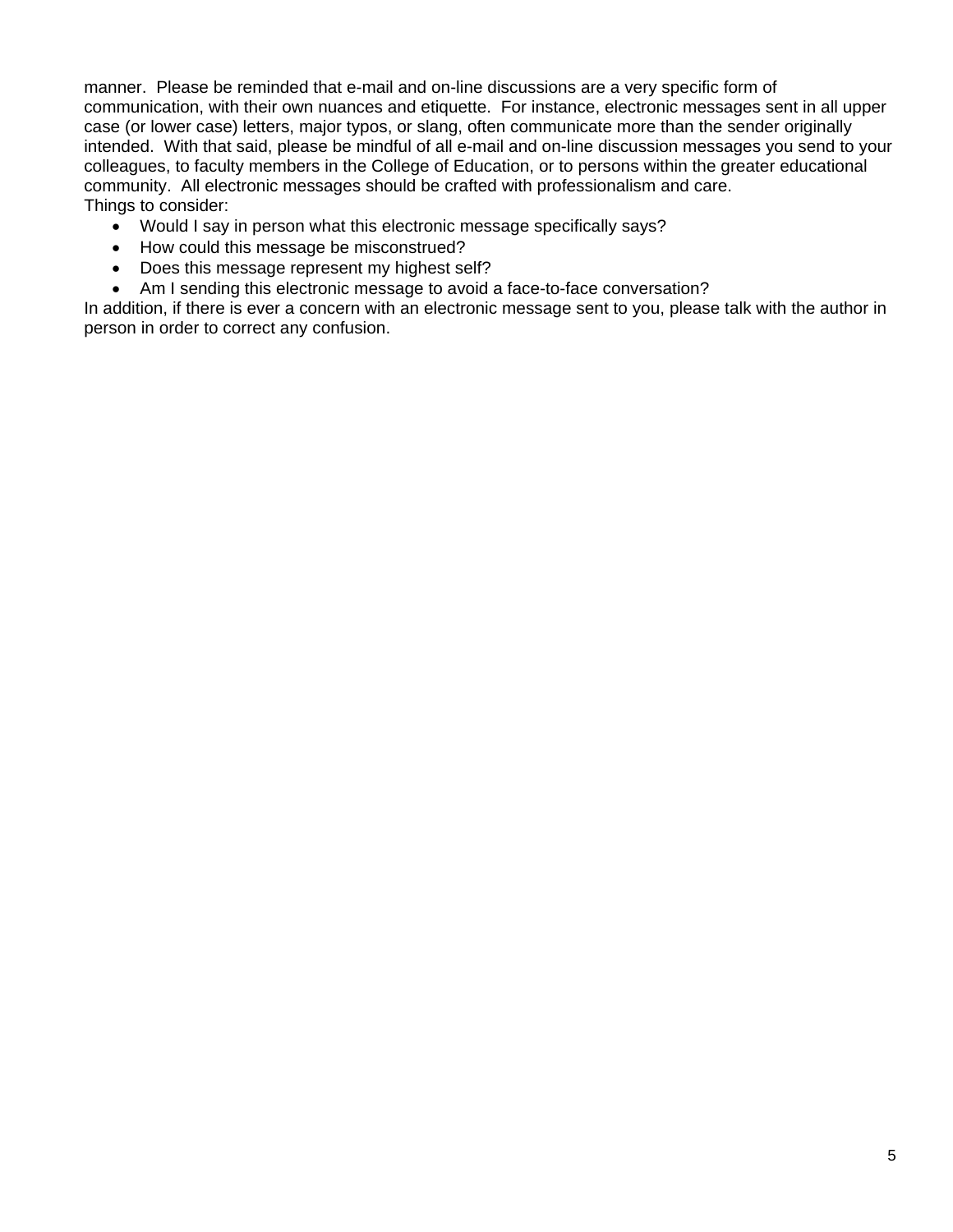# **Schedule/Course Outline**

Although this schedule is carefully planned, the instructor reserves the right to make changes based on unforeseen events and teachable moments.

| <b>Date</b>            | <b>Topic</b>                                            | <b>Assignment (if any)</b>                    |  |
|------------------------|---------------------------------------------------------|-----------------------------------------------|--|
| Session 1              | Literacy assessment                                     | <b>Get: Textbooks</b>                         |  |
| January 23             | Case study                                              | <b>Review:</b> Syllabus and assignments       |  |
| Session 2              | Assessment continued                                    | Read: Tompkins chapter 9                      |  |
| January 30             |                                                         |                                               |  |
| Session 3              | Comprehension                                           | Read: Tompkins chapters 7 & 8                 |  |
| February 6             |                                                         |                                               |  |
| Session 4              | Writing                                                 | Read: Culham Intro and chapters 1 & 2         |  |
| February 13            |                                                         | <b>Read: Articles from EDMS 521</b>           |  |
|                        |                                                         | <b>Due:</b> Reading reflections (3)           |  |
| Session 5              | More writing                                            | Read: Culham chapters 3, 4, 5, & 6            |  |
| February 20            |                                                         |                                               |  |
| Session 6              | Still more writing                                      | Read: Culham chapters 7 & 8                   |  |
| February 27            | Writers' Workshop                                       | Bring: Rough draft of writing lesson plan     |  |
|                        |                                                         | <b>Due:</b> Reading reflections (2)           |  |
| Session 7<br>March 5   | Content area literacy                                   | Read: Tompkins chapter 14                     |  |
| Session 8              | Content area literacy                                   | Read: Tompkins chapter 6                      |  |
| March 12               |                                                         | Due: Reading reflections (2)                  |  |
|                        |                                                         | Have you had an AHA moment yet?               |  |
| Session 9              | Spelling                                                | Read: Tompkins chapters 4 and 6               |  |
| March 19               | Vocabulary                                              | Due: Lesson plan                              |  |
| Session 10<br>March 26 | Case study workshop                                     | Bring: All case study assessment data         |  |
| April 2                | <b>Spring Break</b>                                     | <b>No class</b>                               |  |
| Session 11<br>April 9  | Online session: Review of emergent<br>literacy concepts | See detailed directions on WebCT              |  |
| Session 12             | Online session and independent work:                    | See detailed directions on WebCT<br>$\bullet$ |  |
| April 16               | Independent reading, literature circles,                | Read your choice book by this date            |  |
|                        | literature response and analysis                        | Read Tompkins chapter 12                      |  |
|                        |                                                         |                                               |  |
| Session 13<br>April 23 | Online session: Teaching vs. assigning                  | See detailed directions on WebCT              |  |
| Session 14             | Work on case study                                      | Work alone or with classmates to analyze      |  |
| April 30               |                                                         | assessment data, identify patterns, and write |  |
|                        |                                                         | up instructional recommendations              |  |
| Session 15             | Planning, organizing, and managing                      |                                               |  |
| May 7                  | literacy instruction                                    | Due: Case study                               |  |
|                        | <b>Literature Circles</b>                               |                                               |  |
| Session 16             | Literacy Café                                           | Read: "Literacy Café" article on e-reserves   |  |
| May 14                 |                                                         | <b>Due:</b> Reading reflections (3)           |  |
|                        |                                                         | Due: Make sure that AHA assignment has        |  |
|                        |                                                         | been turned in.                               |  |